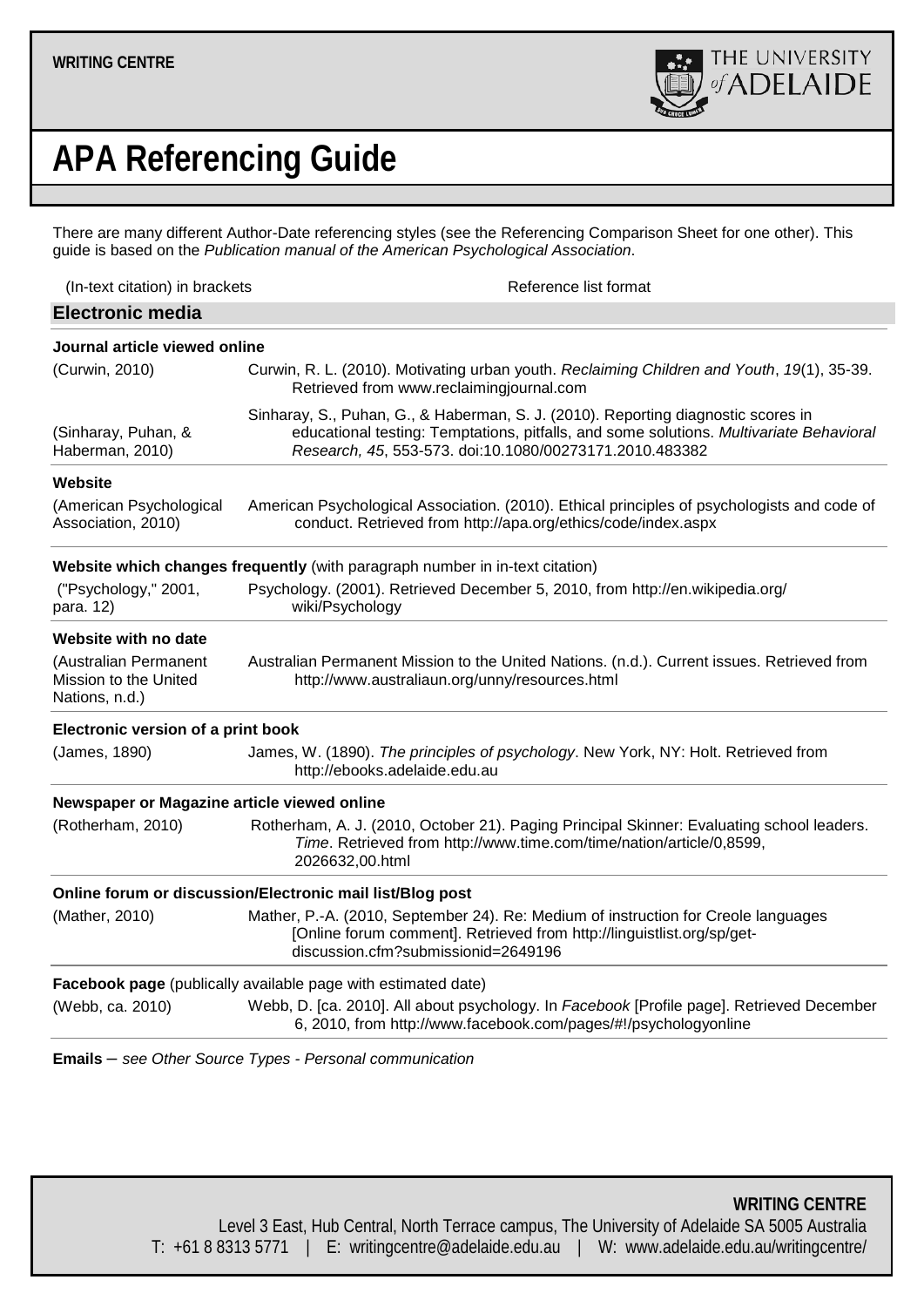# **Periodicals – journals, magazines and newspapers**

<span id="page-1-6"></span><span id="page-1-5"></span><span id="page-1-4"></span><span id="page-1-3"></span><span id="page-1-2"></span><span id="page-1-1"></span><span id="page-1-0"></span>

| Journal article with one author               |                                                                                                                                                                                                                                                                                                           |
|-----------------------------------------------|-----------------------------------------------------------------------------------------------------------------------------------------------------------------------------------------------------------------------------------------------------------------------------------------------------------|
| (Habel, 2009)                                 | Habel, C. (2009). Academic self-efficacy in ALL: Capacity-building through self-belief.<br>Journal of Academic Language and Learning, 3(2), A94-A104.                                                                                                                                                     |
| Journal article with six or more authors      |                                                                                                                                                                                                                                                                                                           |
| (Amsel et al., 2009)                          | Amsel, E., Johnston, A., Alvarado, E., Kettering, J., Rankin, L. & Ward, M. (2009). The<br>effect of perspective on misconceptions in psychology: A test of conceptual change<br>theory. Journal of Instructional Psychology, 36, 289-295.                                                                |
| Journal article with eight or more authors    |                                                                                                                                                                                                                                                                                                           |
| (Crisp et al., 2009)                          | Crisp, G., Palmer, E., Turnbull, D., Nettelbeck, T., Ward, L., LeCouteur, A.  Schneider, L.<br>(2009). First year student expectations: Results from a university-wide student<br>survey. Journal of University Teaching and Learning Practice, 6(1), 13-26. Retrieved<br>from http://ro.uow.edu.au/jutlp |
| <b>Magazine article</b>                       |                                                                                                                                                                                                                                                                                                           |
| (Kluger, Sharples, &<br>Silver, 2007)         | Kluger, J., Sharples, T., & Silver, A. (2007). What makes us moral. Time, 170(23), 54-60.                                                                                                                                                                                                                 |
| Newspaper article with no author              |                                                                                                                                                                                                                                                                                                           |
| ("A second shot," 2010)                       | A second shot at education enriches us all. (2010, October 21). The Advertiser, p. 16.                                                                                                                                                                                                                    |
| <b>Books</b>                                  |                                                                                                                                                                                                                                                                                                           |
|                                               | Book with one author (with city and country for publisher & page number for specific idea or quotation in in-text citation)                                                                                                                                                                               |
| (O'Shea, 2009, p. 6)                          | O'Shea, P. (2009). So you think you can learn: An evidence based guide to improving<br>learning. Brisbane, Australia: Cadamon.                                                                                                                                                                            |
|                                               | <b>Book with more than one author</b> (with city and state for publisher)                                                                                                                                                                                                                                 |
| (Haslam, Reicher, &<br>Platow, 2010)          | Haslam, S. A., Reicher, S., & Platow, M. (2010). The new psychology of leadership: Identity,<br>influence, and power. New York, NY: Psychology Press.                                                                                                                                                     |
| <b>Book with DOI</b>                          |                                                                                                                                                                                                                                                                                                           |
| (Spolsky & Hult, 2007)                        | Spolsky, B., & Hult, F. M. (2007). The handbook of educational linguistics. doi: 10.1111/<br>b.9781405154109.2007.x                                                                                                                                                                                       |
|                                               | Book with group/corporation/association/government agency as author                                                                                                                                                                                                                                       |
| (American Psychological<br>Association, 2010) | American Psychological Association. (2010). Publication manual of the American<br>Psychological Association (6th ed.). Washington, DC: Author.                                                                                                                                                            |
| <b>Book chapter</b>                           |                                                                                                                                                                                                                                                                                                           |
| (Juslin, 2008)                                | Juslin, P. N. (2008). Emotional responses to music. In S. Hallam, I. Cross, & M. Thaut<br>(Eds.), The Oxford handbook of music psychology (pp. 377-389). New York, NY:<br><b>Oxford University Press.</b>                                                                                                 |
| <b>Book with several editions</b>             |                                                                                                                                                                                                                                                                                                           |
| (Fromkin, 2009)                               | Fromkin, V. (2009). An introduction to language (6th ed.). South Melbourne: Cengage<br>Learning Australia.                                                                                                                                                                                                |
| Book with a volume number                     |                                                                                                                                                                                                                                                                                                           |
| (McIntosh, Samuels, &<br>Benskin, 2005)       | McIntosh, A., Samuels, M. L., & Benskin, M. (1987). A linguistic atlas of late mediaeval<br>English: Vol. 3. Linguistic profiles. New York, NY: Aberdeen University Press.                                                                                                                                |
|                                               | Book written in a foreign language (give a translation of the book title only)                                                                                                                                                                                                                            |
| (Molinari & Labella, 2007)                    | Molinari, E., & Labella, A. (2007). Psicologia clinica: Dialoghi e confronti [Clinical<br>psychology: Dialogue and confrontation]. Milan: Springer.                                                                                                                                                       |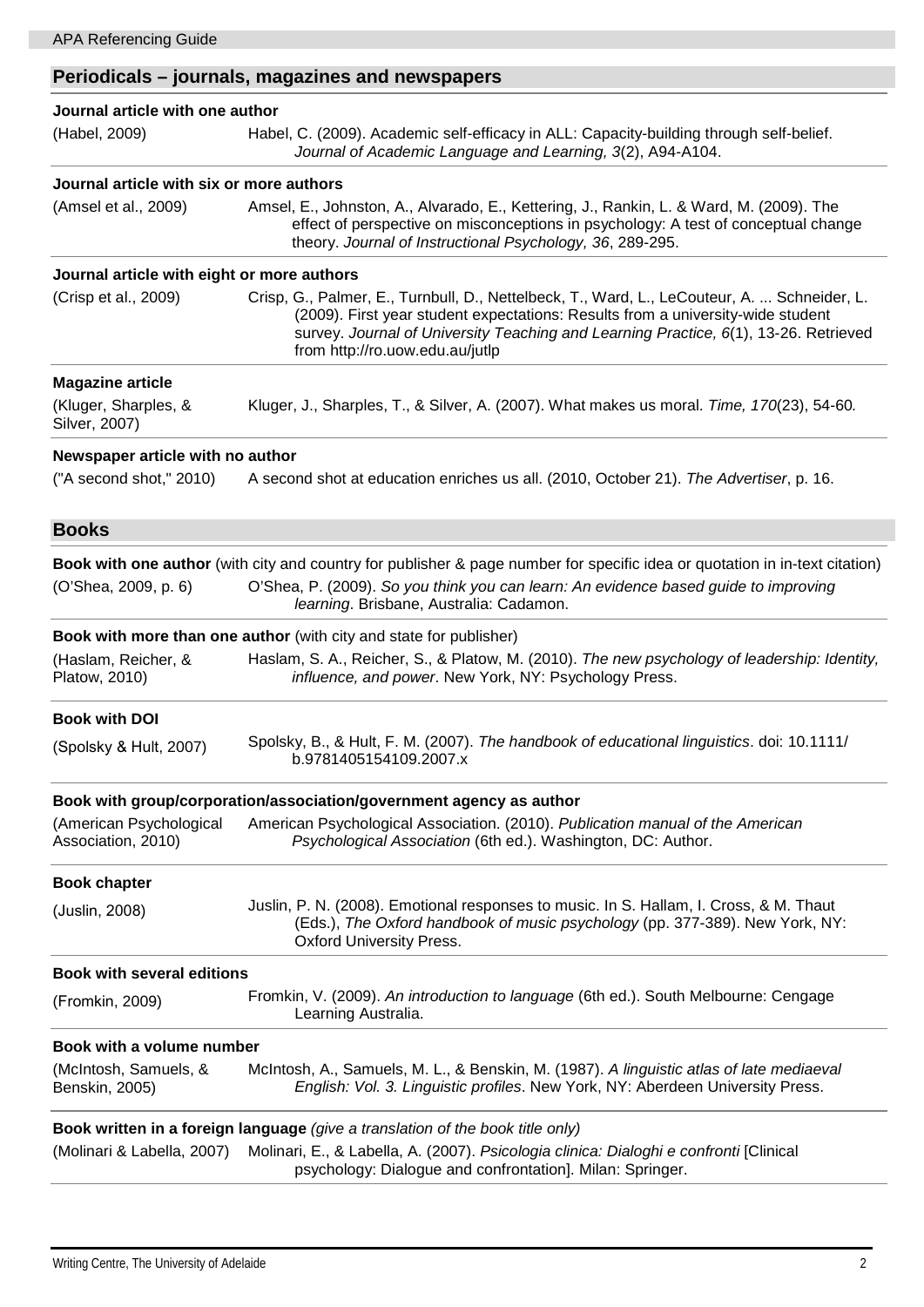<span id="page-2-0"></span>

| APA Referencing Guide                                                                |                                                                                                                                                                          |  |
|--------------------------------------------------------------------------------------|--------------------------------------------------------------------------------------------------------------------------------------------------------------------------|--|
|                                                                                      |                                                                                                                                                                          |  |
| <b>Translated book</b>                                                               |                                                                                                                                                                          |  |
| (Debray, 2007)                                                                       | Debray, R. (2007). Praised be our lords: A political education (J. Howe, Trans.). London,<br>England: Verso.                                                             |  |
|                                                                                      |                                                                                                                                                                          |  |
| <b>Classics/the Koran/the Bible</b>                                                  |                                                                                                                                                                          |  |
| (Aristotle, trans. 1912)                                                             | No entry on reference list                                                                                                                                               |  |
| (Qu'ran 22:46)                                                                       |                                                                                                                                                                          |  |
| (2 Timothy 3:14, New International Version)                                          |                                                                                                                                                                          |  |
|                                                                                      |                                                                                                                                                                          |  |
| <b>Other source types</b>                                                            |                                                                                                                                                                          |  |
| Lecture notes/course materials given online                                          |                                                                                                                                                                          |  |
| (Coddington, 2000)                                                                   | Coddington, P. (2000). Internet computing [Lecture notes]. Retrieved from                                                                                                |  |
|                                                                                      | http://www.dhpc.adelaide.edu.au/education/dhpc/2000/internet.pdf                                                                                                         |  |
| (Glonek, 2010)                                                                       | Glonek, G. (2010). Session 12: Summary of advanced methods [video]. In Writing and                                                                                       |  |
|                                                                                      | Speaking at Uni: Researcher Education & Development: Statistics for Research                                                                                             |  |
|                                                                                      | Students (online course, University of Adelaide, Australia). Retrieved from                                                                                              |  |
|                                                                                      | https://myuni.adelaide.edu.au                                                                                                                                            |  |
| <b>Conference paper</b>                                                              |                                                                                                                                                                          |  |
| (Falkner, McEntee,                                                                   | Falkner, K., McEntee, J., Palmer, E., & Botten, J. (2008). Establishing an education                                                                                     |  |
| Palmer, & Botten, 2008)                                                              | community of practice. 31st Conference of Higher Education Research &                                                                                                    |  |
|                                                                                      | Development Society of Australasia: Engaging Communities. Retrieved from<br>http://www.herdsa.org.au/wp-content/uploads/conference/2008/media/Falkner.pdf                |  |
|                                                                                      |                                                                                                                                                                          |  |
| <b>Symposium contribution/Conference presentation</b>                                |                                                                                                                                                                          |  |
| (McGrath, 2009)                                                                      | McGrath, H. (2009, May). An evidence-based positive psychology approach to student<br>wellbeing. In The First Australian Positive Psychology in Education Symposium.     |  |
|                                                                                      | Symposium conducted at the meeting of the Australian Positive Psychology                                                                                                 |  |
|                                                                                      | Association, Sydney, Australia.                                                                                                                                          |  |
| <b>Thesis</b>                                                                        |                                                                                                                                                                          |  |
| (Leahy, 2009)                                                                        | Leahy, C. (2009). Peer responses to psychologically distressed tertiary students: The                                                                                    |  |
|                                                                                      | detection of distress and the helping behaviours of student colleagues from                                                                                              |  |
|                                                                                      | medicine, compared to psychology, law and mechanical engineering students                                                                                                |  |
|                                                                                      | (Doctoral thesis, University of Adelaide, Australia). Retrieved from                                                                                                     |  |
|                                                                                      | http://digital.library.adelaide.edu.au/dspace/handle/2440/56314                                                                                                          |  |
| Entry in a dictionary/an encyclopaedia                                               |                                                                                                                                                                          |  |
| ("Evil, creativity and                                                               | Evil, creativity and spirituality. (2010). In D. A. Leeming, K. Madden, & S. Marlan (Eds.),                                                                              |  |
| spirituality," 2010)                                                                 | Encyclopedia of psychology and religion (pp. 198-199). New York, NY: Springer.                                                                                           |  |
|                                                                                      | Retrieved from: http://www.springerlink.com                                                                                                                              |  |
| Personal communication (letters, emails, memos, interviews, telephone conversations) |                                                                                                                                                                          |  |
|                                                                                      | (M. Augoustinos, personal communication, November 11, 2010)<br>No entry on reference list                                                                                |  |
|                                                                                      |                                                                                                                                                                          |  |
| Radio or television podcast/broadcast                                                |                                                                                                                                                                          |  |
| (Great myths, 2010)                                                                  | Great myths of popular psychology [Audio podcast]. (2010, February 22). Retrieved from<br>http://www.abc.net.au/rn/counterpoint/stories/2010/2826814.htm                 |  |
|                                                                                      |                                                                                                                                                                          |  |
| ("False memories," 2010)                                                             | False memories [Television series episode]. (2010). In Catalyst. Sydney, Australia: ABC<br>Television. Retrieved from http://www.abc.net.au/catalyst/stories/2848614.htm |  |
|                                                                                      |                                                                                                                                                                          |  |
| CD-ROM/DVD/Film/Maps/Pamphlet/Video                                                  |                                                                                                                                                                          |  |
| ("Understanding Drug                                                                 | Understanding Drug Use [Computer software]. (1998). Perth, Australia: WA Alcohol and                                                                                     |  |
| Use," 1998)                                                                          | Drug Authority in conjunction with Southern Public Health Unit.                                                                                                          |  |
| <b>Patent</b>                                                                        |                                                                                                                                                                          |  |
| (Keller & Dolan, 2004)                                                               | Keller, E. B., & Dolan, M. J. (2004). U.S. Patent No. 7,653,568. Washington, DC: U.S.                                                                                    |  |
|                                                                                      | Patent and Trademark Office.                                                                                                                                             |  |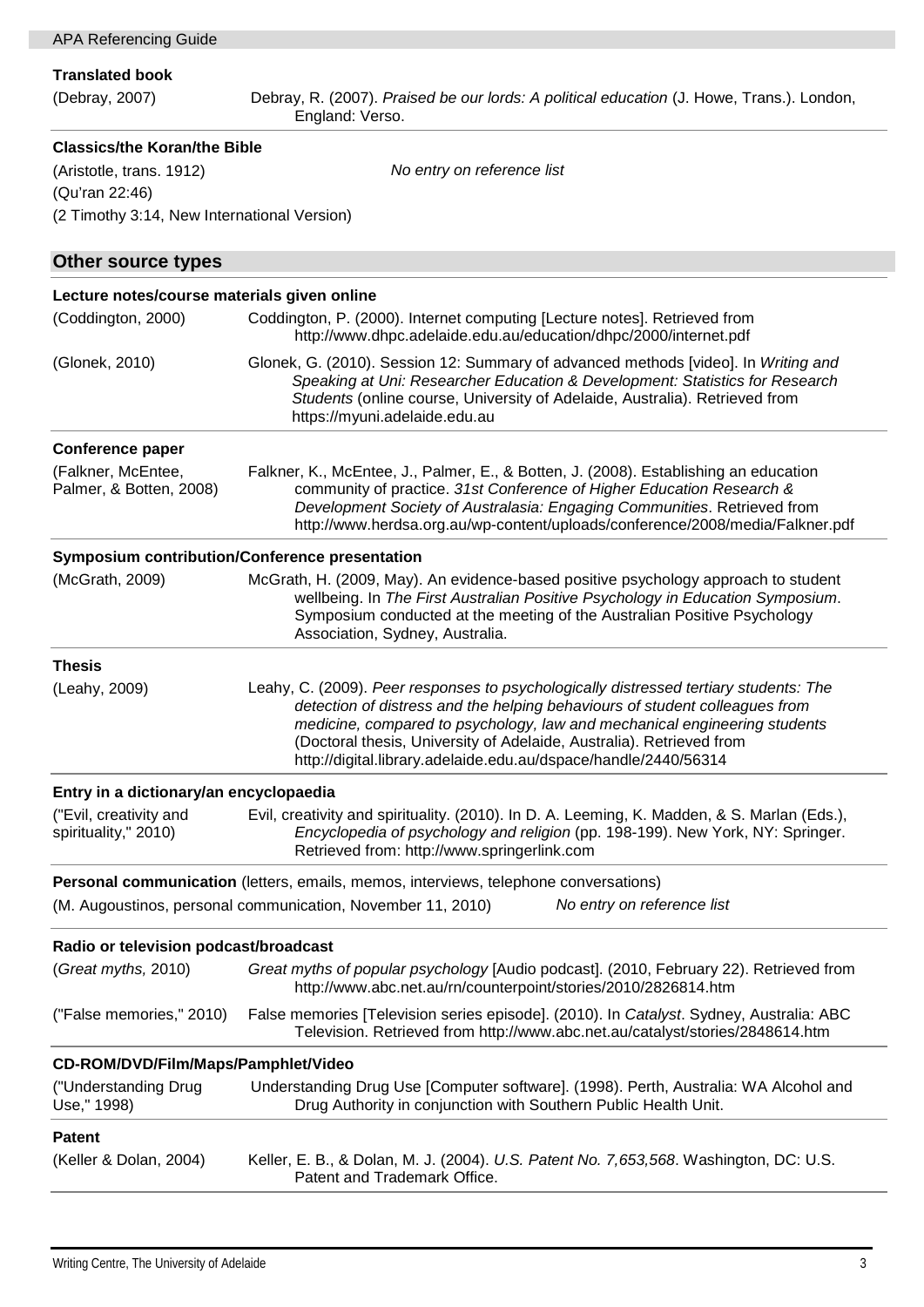# **Notes**

## **Order of references**

- Put references on the reference list in alphabetical order.
- Put references by exactly the same author/s in chronological order (earliest first) on the reference list.
- For an in-text reference to two sources with similar or related ideas, put the work that is first on the reference list first, followed by a semicolon (;) and then the work that is second on the reference list (alphabetically) e.g. (Amsel et al., 2009; Habel 2009).

# **Authors/Editors**

- For works with [no identified author,](#page-1-0) the in-text reference uses the first few words from the title and then the year. If the words used are an article or book chapter title, use double quote marks. (See [Newspaper article with no](#page-1-0)  [author\)](#page-1-0). Use 'Anonymous' only if this is used on the work itself.
- For seven or less authors, write all names in full on the reference list.
- For eight or more authors use the first six authors' surnames and initials on the reference list, then use '...', and then give the final author's surname and initials.
- [For three to five authors](#page-1-1) use all authors' surnames in the first in-text references, and then use only the first author's surname and 'et al.'
- For six or more authors always use the first author's surname and 'et al.' in in-text citations. (See [Journal article](#page-1-2)  [with six or more authors\)](#page-1-2).
- For in-text references, use 'and' between surnames in the main text and '&' in brackets.
- Use the abbreviation (Ed.) or (Eds.) in brackets following the name/s to distinguish editor/s (from author/s). For books with both authors and editors, put the author surname/s first at the start of the reference, then for the editors put the initial/s first and then the surname/s.
- Works by exactly the same author/s published in the same year are included in the reference list in alphabetical order by title with a, b, c added to the year in both in-text references and reference list entries.

## **Year**

- For works with [no publication date](#page-0-0) recorded, use 'n.d.'
- For most websites, the year the site was last updated is sufficient and a retrieval date is unnecessary. Give a retrieval date for websites which may change frequently, such as Wikis (after carefully considering the appropriateness of these sources; see Website which changes frequently & [Facebook page\)](#page-0-1).
- The year can be omitted in the second in-text reference within one paragraph.

# **Titles**

- Use italics for journal, book and other whole-source titles. Use regular font style for titles of sections of sources (e.g. journal articles, book chapters, posts to message boards).
- Use capitals for all words (except 'of' etc) in a journal or series title. Use a capital letter for only the first word of a book, article, report, chapter or volume title (and any proper nouns). (See examples of [journal article](#page-1-3) and [book](#page-1-4)  [chapter\)](#page-1-4).

#### **Publication details**

- For unusual source types, include a description immediately after the title. Common descriptions include: [Demographic map], [CD], [DVD], [Brochure], [Electronic mailing list message], [Web log message], and for public Facebook pages, [Fan page] or [Group page]. (See [Facebook page\)](#page-0-1).
- Include the [city and an abbreviation for the state](#page-1-1) for books or reports published in the US, and the [city and country](#page-1-5) for books or reports published elsewhere.
- If the publisher is the same as the author, use 'Author' instead of repeating the name.
- If a DOI (digital object identifier) is available, leave out all publication details and use the abbreviation "doi:" followed by the DOI. (This number can be entered at the website [crossref.org/](http://crossref.org/) to access the electronic version of the source.)
- For journals, only include an issue number (in addition to a volume number) if the pages are numbered from 1 for each issue.

# **Page/Chapter/Paragraph/Verse/Line numbers**

- When quoting or referring to specific ideas, [include page numbers](#page-1-6) where possible.
- Paragraph numbers can be used for electronic sources.
- When available, part / chapter / line / verse numbers can be used instead of page numbers.